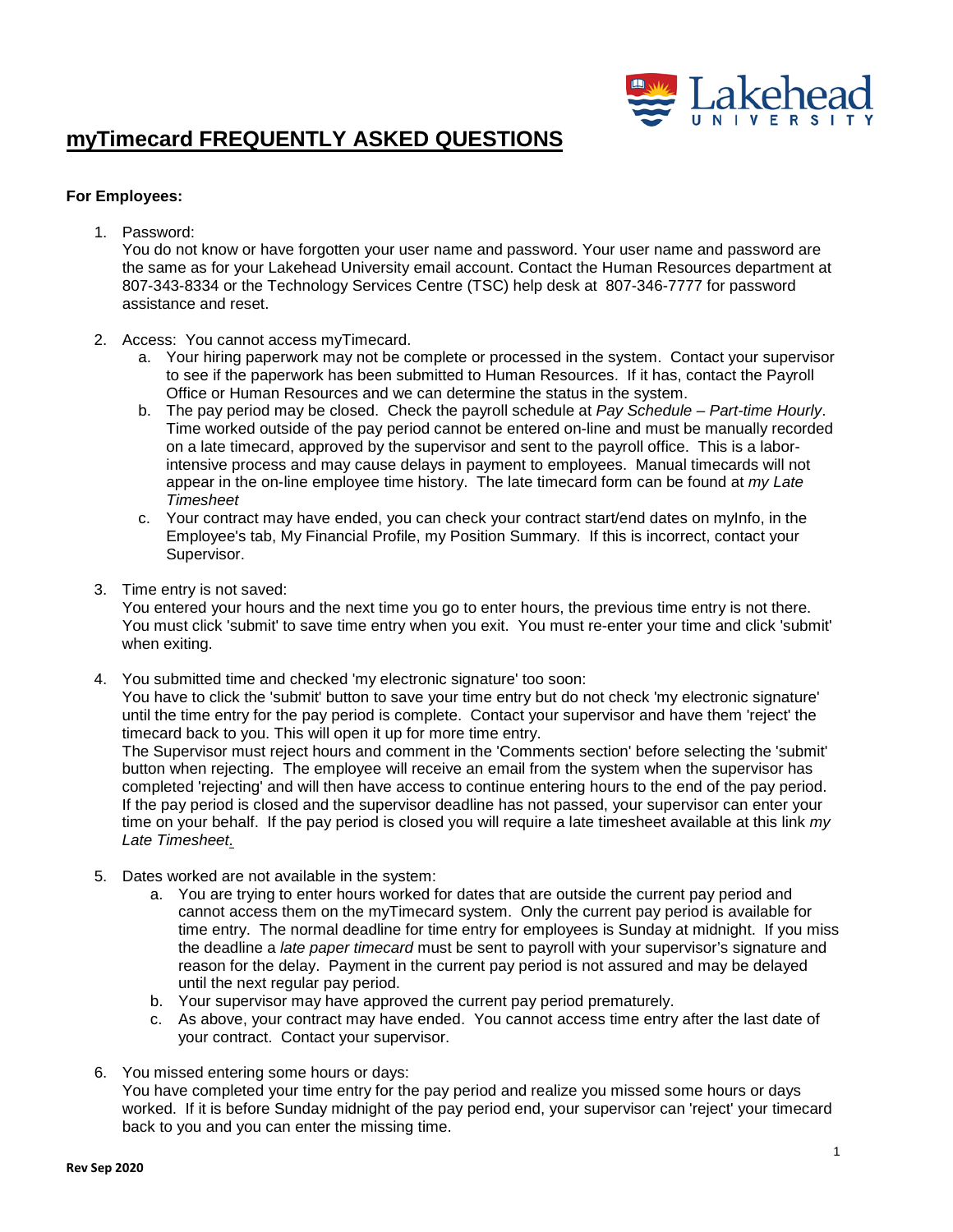

If it is between Sunday midnight and Tuesday noon, your supervisor can enter the time on your behalf when doing their approval process. If it is after Tuesday noon, you will have to send in a late timecard with your supervisor's signature.

7. Error message: 'Please log in before accessing Workflow item WBET.' (see screen shot below). If you are getting this error message please contact the TSC helpdesk at 343-7777 or pa payroll at 343- 8721 or 343-8078 and state you are experiencing a '503 error' or a double log-in. A system 'reset' by the Technical Services Department is required.



8. Where do I find my pay stub.

You will receive a system generated email notifying you that your paystub is ready for viewing on myInfo. Log into myInfo, select the Employees Tab, Financial Profile block, My Pay Stub. You will also find your T4 and your payroll related T4A here, usually sometime in February after the year in question. Any position(s) and stipend(s) you may have will also show in the My Financial Profile block.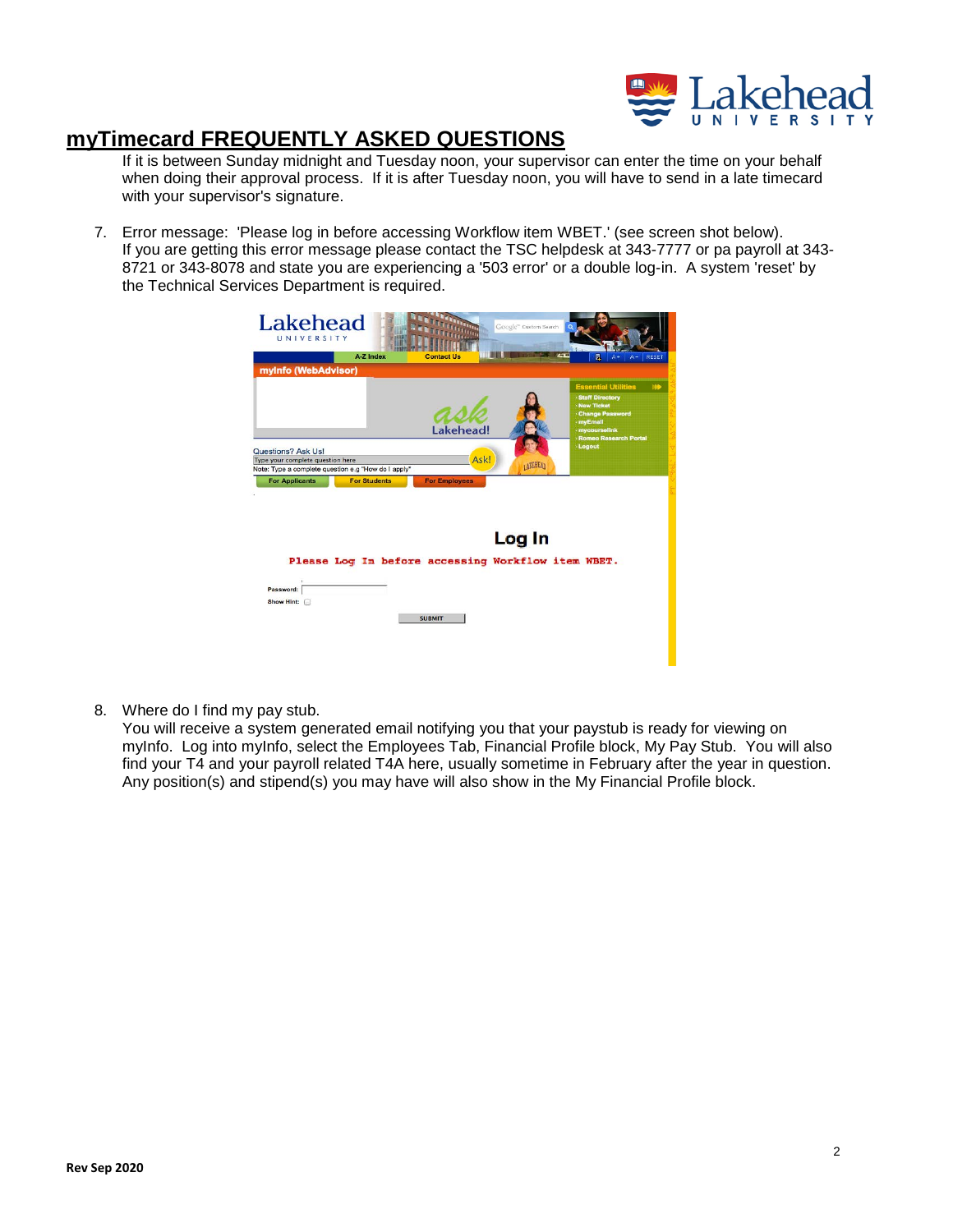

| @ https://erpwp3.lakeheadu.ca/home/employee | $\tau$ C Q Search | 17 |  |
|---------------------------------------------|-------------------|----|--|
|                                             |                   |    |  |
|                                             |                   |    |  |
| <b>MY FINANCIAL PROFILE</b>                 |                   |    |  |
| My Pay Stub                                 |                   |    |  |
| My T4                                       |                   |    |  |
| My T4A                                      |                   |    |  |
| My T4 Consent to View                       |                   |    |  |
|                                             |                   |    |  |
| <b>My Position Summary</b>                  |                   |    |  |

- 10. You did not get paid.
	- a) You may not have the correct deposit date. Check the deposit dates on [the payroll schedule](https://www.lakeheadu.ca/sites/default/files/forms/Part-Time%20Hourly%202015%20Payroll%20Schedule.pdf) link for the part-time hourly payroll.
	- b) You did not enter your hours in the electronic myTimecard system. Complete a late timecard, have your supervisor sign and drop off at the payroll office.
	- c) Other reasons. Contact the payroll office.
- 11. The deposit amount is not correct or there is an error on my Pay Stub. Contact the payroll office.
- 12. I want to change my bank account Complete a [Payroll Deposit – Bank Direction Form](https://www.lakeheadu.ca/sites/default/files/forms/Payroll%20Electronic%20Bank%20Deposit%20Direction%20Form.pdf) and drop off at the payroll office.

#### **For Supervisors:**

13. You are trying to amend an employee's hours and get the following error message: **"To unapproved an employee's time, you must access the employee's time card."**

The system will not 'hold' your changes unless you put a check mark in both the 'Approve and Review Entry' boxes to access the employee's detail time sheet.